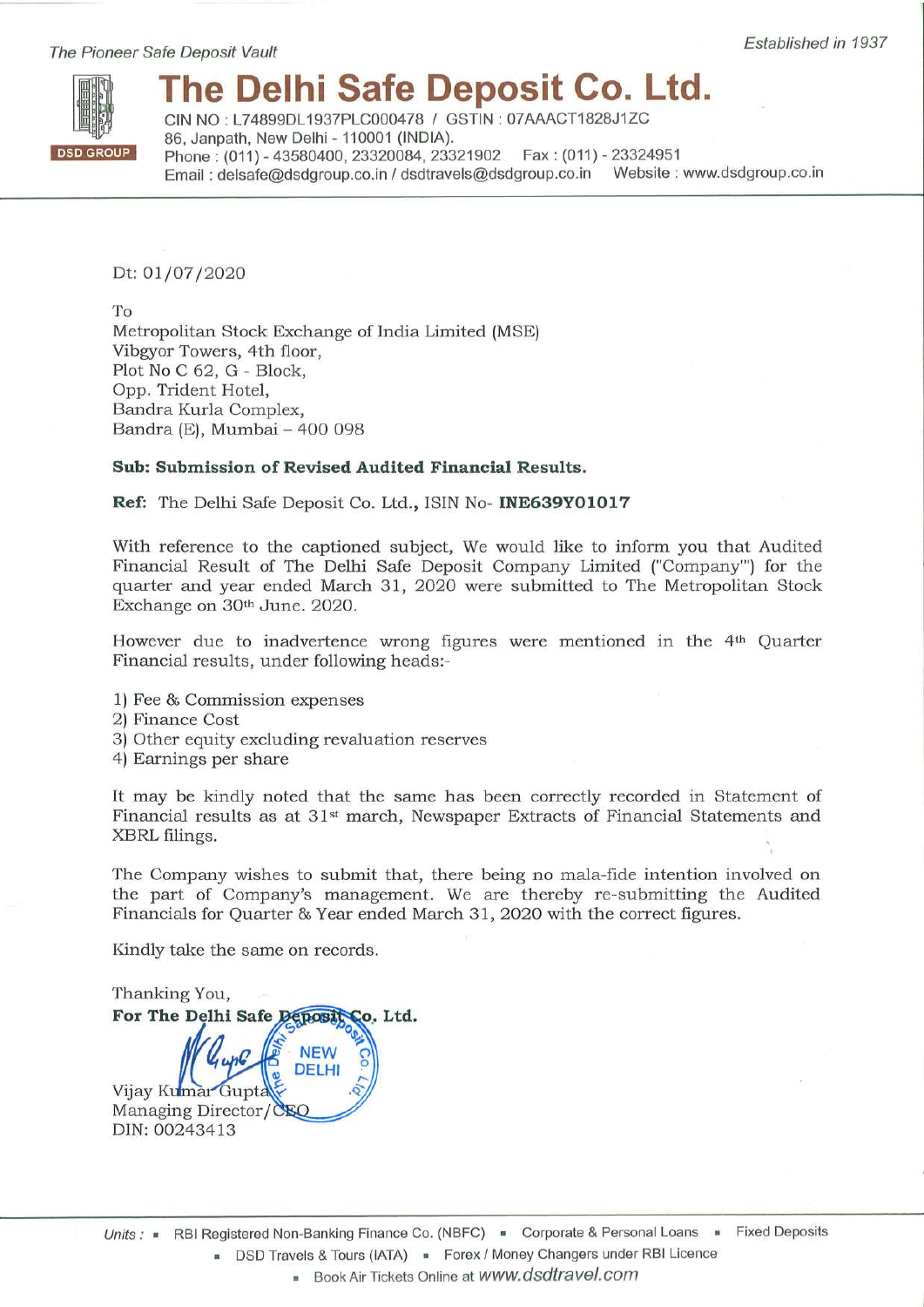# **SINGH GURPREET & CO. CHARTERED ACCOUNTANTS**

2527/61, Nalwa Street, Paharganj, New Delhi-110055 Phones: 23586767, 47502222, 9818027100 Email: gurpreet076@gmail.com

### UDIN: 20099482AAAAAE1886

### **Independent Auditor's Review Report**

### Review report to The Board of Directors of The Delhi Safe Deposit Company Limited

We have reviewed the accompanying statement of unaudited financial results of The Delhi Safe Deposit Company Limited for the quarter ended March 31<sup>st</sup>, 2020 ("the statement"), being submitted by the Company's Management pursuant to the requirements of Regulation 33 of SEBI (Listing Obligation and Disclosure Requirements) Regulations, 2015 ("the regulation") as amended, read with SEBI circular CIR/CFD/CMD1/44/2019 dated 29<sup>th</sup> March, 2019 and in accordance with the recognition and measurement principles laid down in Indian Accounting Statndard 34 "Interim Financial Reporting" ("Ind AS 34"), prescribed under Section 133 of the Companies Act, 2013, and other accounting principles generally accepted in India. This statement is the responsibility of the Company's Management and has been approved by the Board of Directors. Our responsibility is to issue a report on these financial statements based on our review.

We conducted our review of the Statement in accordance with the Standard on Review Engagements (SRE) 2410 "Review of Interim Financial Information Performed by the Independent Auditor of the Entity", issued by the Institute of Chartered Accountants of India. This standard requires that we plan and perform the review to obtain moderate assurance as to whether the financial statements are free of material misstatement. A review is limited primarily to inquiries of company personnel and analytical procedures applied to financial data and thus provides less assurance than an audit. We have not performed an audit and accordingly, we do not express an audit opinion.

Based on our review conducted as above, nothing has come to our attention that causes us to believe that the accompanying statement of unaudited financial results prepared in accordance with applicable accounting standards and other recognized accounting practices and policies has not disclosed the information required to be disclosed in terms of Regulation 33 of the SEBI (Listing Obligations and Disclosure Requirements) Regulations, 2015 including the manner in which it is to be disclosed, or that it contains any material misstatement.

> For Singh Gurpreet & Co. **Chartered Accountants** Firm Regn. No.: 031763N **GURPREE** Digitally signed by Date: 2020.06.28 **TSINGH** 04:27:04 +05'30'

New Delhi: 28.06.2020

**CA. Gurpreet Singh** M.No.: 099482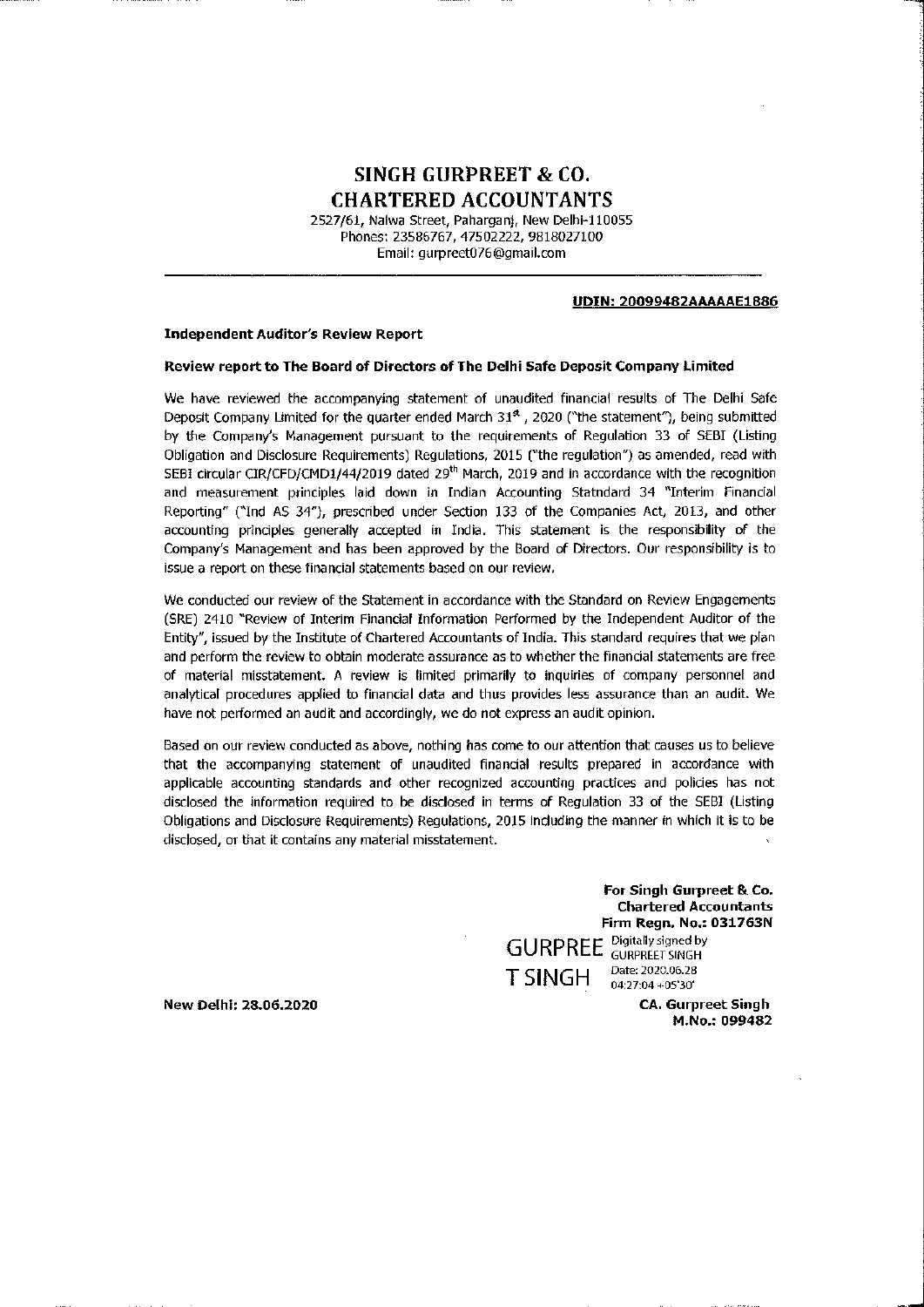#### THE DELHI SAFE DEPOSIT CO.LTD CIN: L74899DL1937PLC000478 Regd Off: 86, Janpath, New Delhi-110001 Ph: 011-43580400, 23320084, 23321902 Email: delsafe@dsdgroup.co.in ; Website: www.dsdgroup.co.in STATEMENT OF AUDITED FINANCIAL RESULTS FOR THE QUARTER AND YEAR ENDED MARCH 31, 2020

| <b>Particulars</b>                                                                                | <b>Quarter Ended</b> |                  |                | (Rs. in Lakhs, except per share Data)<br><b>Year Ended</b> |                |
|---------------------------------------------------------------------------------------------------|----------------------|------------------|----------------|------------------------------------------------------------|----------------|
|                                                                                                   | 31.03.2020           | 31.12.2019       | 31.03.2019     | 31.03.2020                                                 | 31.03.2019     |
|                                                                                                   | <b>Audited</b>       | <b>Unaudited</b> | <b>Audited</b> | <b>Audited</b>                                             | <b>Audited</b> |
|                                                                                                   | Rs.                  | Rs.              | Rs.            | Rs.                                                        | Rs.            |
| 1. Income from operations                                                                         | 206.13               | 198.71           | 233.19         | 907.50                                                     | 984.34         |
| Total revenue                                                                                     | 206.13               | 198.71           | 233.19         | 907.50                                                     | 984.34         |
| 2. Expenses                                                                                       |                      |                  |                |                                                            |                |
| <b>Employees benefits expenses</b>                                                                | 48.38                | 65.75            | 56.54          | 211.72                                                     | 209.61         |
| Fee & Commission Expenses                                                                         | 6.72                 |                  | 5.77           | 6.72                                                       | 13.41          |
| Depreciation and amortization                                                                     | 0.42                 | 4.20             | 6.44           | 16.52                                                      | 21.57          |
| Impairment of financial instruments                                                               | 188.46               | 75.13            | 14.48          | 284.95                                                     | 154.04         |
| Other expenses                                                                                    | 27.83                | 26.74            | (2.22)         | 103.58                                                     | 120.15         |
| <b>Total expenses</b>                                                                             | 271.81               | 171.82           | 81.01          | 623.49                                                     | 518.78         |
| 3. Profit/Loss from operations before other income                                                | (65.68)              | 26.89            | 152.18         | 284.01                                                     | 465.56         |
| finance costs and exceptional items (1-2)                                                         |                      |                  |                |                                                            |                |
| 4. Other income                                                                                   | 0.03                 |                  | 3.00           | 2.13                                                       | 21.11          |
| 5. Profit/Loss from ordinary activities before finance<br>costs and exceptional items (3+4)       | (65.65)              | 26.89            | 155.18         | 286.14                                                     | 486.67         |
| 6. Finance costs                                                                                  | 31.71                | 35.88            | 45.32          | 143.44                                                     | 150.77         |
| 7. Profit/Loss from ordinary activities after finance<br>costs but before exceptional items (5-6) | (97.36)              | (8.99)           | 109.86         | 142.70                                                     | 335.90         |
| 8. Exceptional items                                                                              |                      |                  |                |                                                            |                |
| 9. Profit/Loss from ordinary activities (7-8)                                                     | (97.36)              | (8.99)           | 109.86         | 142.70                                                     | 335.90         |
| 10. Tax Expensees - Current Tax                                                                   | (10.00)              |                  | 40.16          | 45.00                                                      | 96.50          |
| Deferred Tax                                                                                      | 8.62                 |                  |                | 8.62                                                       | 3.66           |
| 11.Net profit/Loss from ordinary activities                                                       |                      |                  |                |                                                            |                |
| after tax $(9-10)$                                                                                | (78.74)              | (8.99)           | 69.70          | 106.32                                                     | 235.74         |
| 12. Extraordinary items                                                                           |                      |                  |                |                                                            |                |
| 13. Net profit/Loss for the period (11-12)                                                        | (78.74)              | (8.99)           | 69.70          | 106.32                                                     | 235.74         |
| 14. Paid up equity share capital                                                                  | 522.30               | 522.30           | 522.30         | 522.30                                                     | 522.30         |
| (Face value: Rs.10/- per equity share)                                                            |                      |                  |                |                                                            |                |
| 15. Other equity excluding revaluation reserves                                                   | 2,155.78             | 2,004.46         | 2,004.46       | 2,155.78                                                   | 2,004.46       |
| Earnings per share (before extraordinary items)<br>Basic & Diluted (In Rs.)                       |                      |                  | 1.33           | 2.04                                                       | 4.51           |
| Earnings per share (after extraordinary items)<br>Basic & Diluted (In Rs.)                        |                      |                  | 1.33           | 2.04                                                       | 4.51           |

### **Notes**

 $1)$ The above financial results have been reviewed & recommended by the Audit Committee and approved & taken on record by the Board of Directors of the Company at their meeting held on June 30, 2020.

- 2) The SARS- Cov-2 virus responsible for COVID-19 continues to speard across the globe & India which has significantally contributed decline and volatility in global and Indian financial markets resulting significant decrease in global and local economic activities. Due to this virus, the Indian government were constrained to announced lockdown in the country to prevent the speard of this virus. The extent to which the COVID-19 pandemic will impact the Company's results will depand on future developments, which are highly uncertain, including among other things, any new information concerning the severity of the COVID-19 pandemic and any action to prevent the speard or mitigate its impact, whether government-mandated or elected by the Company.
- 3) The above financial results have been subject to limited review by the Statutory Auditors of the Company.
- Previous period's figures have been regrouped/rearranged where necessary.  $4)$

Place: New Delhi Date:30.06.2020

By order of the Board of Directors e Depos For The Delhi Safe Deposit Co.Ltd. **NEW DELHI Vijay** Kamar Gupta Managing Director/CEO DIN:00243413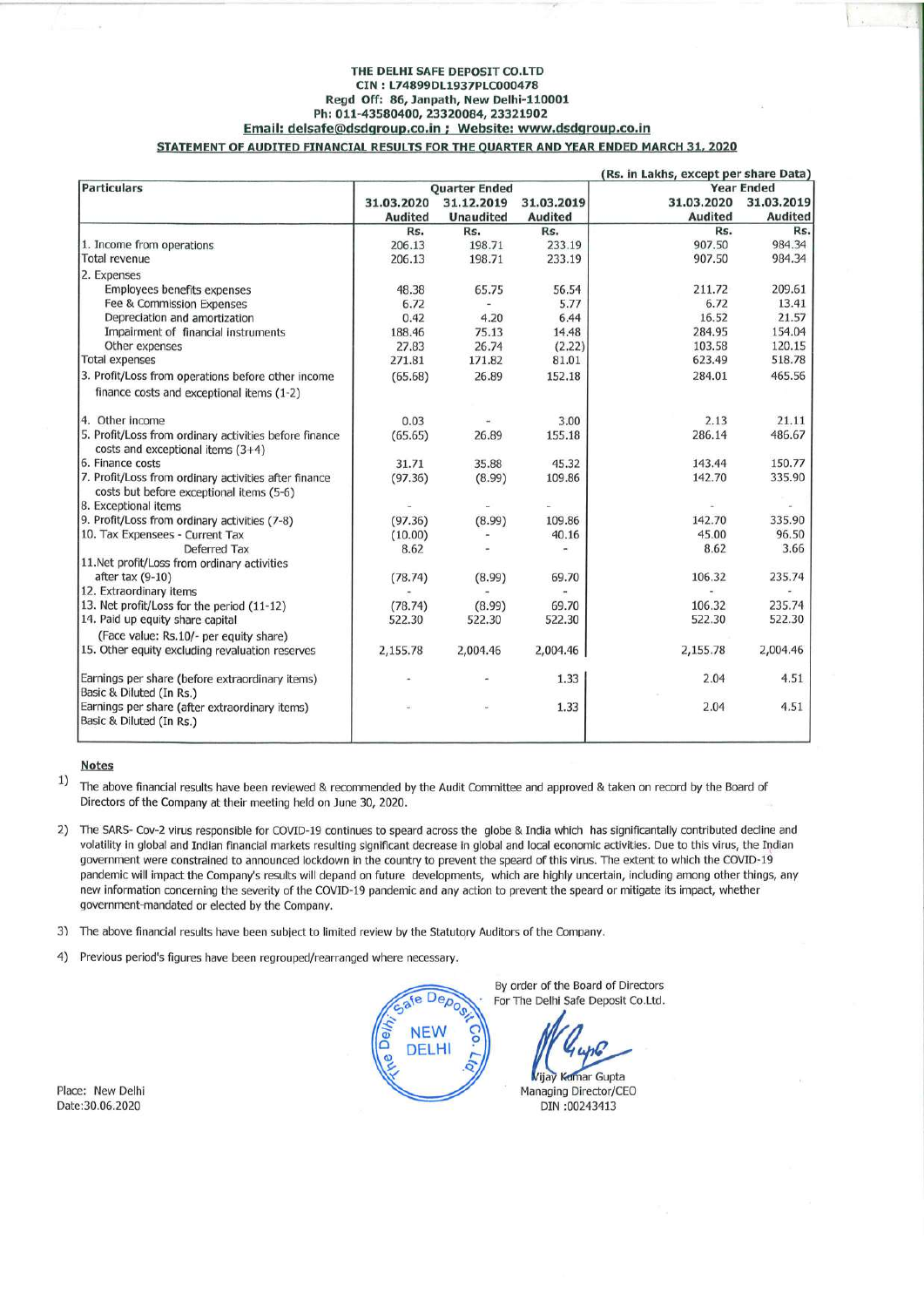### THE DELHI SAFE DEPOSIT CO.LTD CIN: L74899DL1937PLC000478 Regd Off: 86, Janpath, New Delhi-110001 Email: delsafe@dsdgroup.co.in ; Website: www.dsdgroup.co.in

### **STATEMENT OF ASSETS AND LIABILITIES**

|                                                         |            | (Rs. In Lakhs) |  |  |
|---------------------------------------------------------|------------|----------------|--|--|
| <b>Particulars</b>                                      | 31.03.2020 | 31.03.2019     |  |  |
|                                                         | Audited    | <b>Audited</b> |  |  |
|                                                         | Rs.        | Rs.            |  |  |
| <b>Assets</b>                                           |            |                |  |  |
| <b>Financial assets</b>                                 |            |                |  |  |
| Cash and cash equivalents                               | 244.28     | 167.71         |  |  |
| Bank balance other than cash and cash equivalents above | 54.68      | 52.01          |  |  |
| Receivables - Trade                                     | 440.64     | 61.21          |  |  |
| Loans                                                   | 3,652.70   | 4,098.13       |  |  |
| Investments                                             | 106.82     | 108.26         |  |  |
| Other financial assets                                  | 3.72       | 38.79          |  |  |
| <b>Non-financial assets</b>                             |            |                |  |  |
| Current tax assets (Net)                                | 73.65      | 31.26          |  |  |
| Deferred tax assets (Net)                               | 34.53      | 25.92          |  |  |
| Investment property                                     | 49.09      | 15.16          |  |  |
| Property, plant and equipment                           | 38.23      | 49.42          |  |  |
| Other intangible assets                                 | 0.57       | 0.72           |  |  |
| Other non-financial assets                              | 7.52       | 2.33           |  |  |
| <b>Total assets</b>                                     | 4,706.43   | 4,650.90       |  |  |
|                                                         |            |                |  |  |
| Liabilities & Equity                                    |            |                |  |  |
| <b>Financial liabilities</b>                            |            |                |  |  |
| Payables                                                |            |                |  |  |
| Trade payables                                          |            |                |  |  |
| (i) total outstanding dues of micro enterprises and     |            |                |  |  |
| small enterprises                                       |            |                |  |  |
| (ii) total outstanding dues of creditors other than     | 50.55      | 48.52          |  |  |
| micro enterprises and small enterprises                 |            |                |  |  |
| Borrowings (Other debt securities)                      | 381.15     | 443.03         |  |  |
| Deposits                                                | 1,045.34   | 1,068.78       |  |  |
| <b>Other financial liabilities</b>                      | 429.52     | 471.64         |  |  |
| Non-financial liabilities                               |            |                |  |  |
| Provisions                                              | 94.64      | 61.11          |  |  |
| Other non-financial liabilities                         | 27.15      | 31.06          |  |  |
| <b>Total liabilities</b>                                | 2,028.35   | 2,124.13       |  |  |
| <b>EQUITY</b>                                           |            |                |  |  |
| Equity share capital                                    | 522.30     | 522.30         |  |  |
| Other equity                                            | 2,155.78   | 2,004.46       |  |  |
| <b>Total equity</b>                                     | 2,678.08   | 2,526.76       |  |  |
| <b>Total liabilities and equity</b>                     | 4,706.43   | 4,650.90       |  |  |



By order of the Board of Directors For The Delhi Safe Deposit Co.Ltd.

Vijay Kumar Gupta Managing Director/CEO DIN:00243413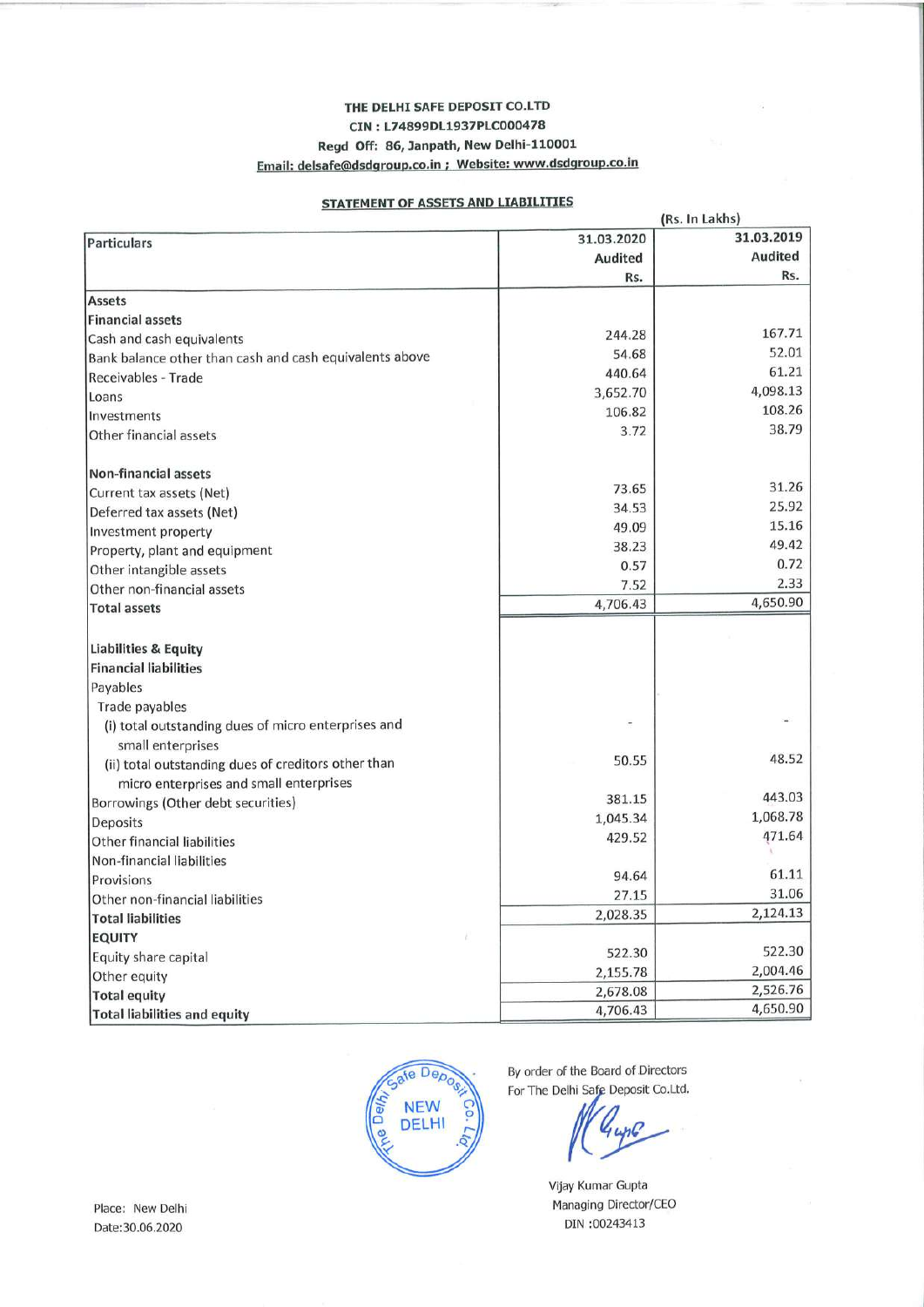### THE DELHI SAFE DEPOSIT COMPANY LIMITED **CASH FLOW STATEMENT**

| For the year ended<br>For the year ended<br>31st March, 2019<br>31st March, 2020<br>Rs.<br>Rs.<br>Cash flow from operating activities<br>33,590<br>14,270<br>Profit before taxation<br>Adjustments for:<br>2,158<br>1,652<br>Depreciation on assets<br>(1,237)<br>(1, 561)<br>Interest from govt. securities & fixed deposits<br>248<br>168<br>Interest on vehicle loans<br>14,701<br>14,058<br>Interest on loan & fixed deposits<br>2,790<br>100<br>Expected credit loss allowance as per Ind AS 109<br>Provisions for:<br>(2,039)<br>3,404<br><b>NPAs</b><br>96<br>(213)<br>Standard assets<br>133<br>162<br>Leave encashments<br>(73)<br>(12)<br>Profit on sale of investments/assets<br>(10, 559)<br>(8, 471)<br>Direct taxes paid net of refunds, if any<br>Adjustsments for changes in:<br>(32)<br>(8, 320)<br>Trade payables & liabilities<br>(28, 666)<br>13,949<br>Loans, advances & trade receivables<br>11,110<br>29,186<br>Net cash flows from operating activities (A)<br>Cash flow from investing activities<br>(3, 160)<br>(4, 182)<br>Purchase of fixed assets/investments<br>2,700<br>3,500<br>Proceeds from sale of fixed assets/investments<br>921<br>1,568<br>Interest from govt. securities & fixed deposits<br>461<br>886<br>Net cash flows from investing activities (B)<br>Cash flow from financing activities<br>(248)<br>(168)<br>Interest on vehicle loans<br>(14, 589)<br>(12, 232)<br>Interest on loan & fixed deposits<br>16,931<br>(8, 279)<br>Proceeds of borrowings<br>(1, 469)<br>(1, 469)<br>Dividends paid<br>625<br>(22, 148)<br>Net cash flows from financing activities (C)<br>12,196<br>7,924<br>Net increase/decrease in cash & cash equivalents (A+B+C)<br>9,776<br>21,972<br>Cash & cash equivalents as at the beginning of year<br>21,972<br>29,896<br>Cash & cash equivalents as at the end of year |  | (Rs. In thousands) |
|--------------------------------------------------------------------------------------------------------------------------------------------------------------------------------------------------------------------------------------------------------------------------------------------------------------------------------------------------------------------------------------------------------------------------------------------------------------------------------------------------------------------------------------------------------------------------------------------------------------------------------------------------------------------------------------------------------------------------------------------------------------------------------------------------------------------------------------------------------------------------------------------------------------------------------------------------------------------------------------------------------------------------------------------------------------------------------------------------------------------------------------------------------------------------------------------------------------------------------------------------------------------------------------------------------------------------------------------------------------------------------------------------------------------------------------------------------------------------------------------------------------------------------------------------------------------------------------------------------------------------------------------------------------------------------------------------------------------------------------------------------------------------------------------------------------------------------------------------|--|--------------------|
|                                                                                                                                                                                                                                                                                                                                                                                                                                                                                                                                                                                                                                                                                                                                                                                                                                                                                                                                                                                                                                                                                                                                                                                                                                                                                                                                                                                                                                                                                                                                                                                                                                                                                                                                                                                                                                                  |  |                    |
|                                                                                                                                                                                                                                                                                                                                                                                                                                                                                                                                                                                                                                                                                                                                                                                                                                                                                                                                                                                                                                                                                                                                                                                                                                                                                                                                                                                                                                                                                                                                                                                                                                                                                                                                                                                                                                                  |  |                    |
|                                                                                                                                                                                                                                                                                                                                                                                                                                                                                                                                                                                                                                                                                                                                                                                                                                                                                                                                                                                                                                                                                                                                                                                                                                                                                                                                                                                                                                                                                                                                                                                                                                                                                                                                                                                                                                                  |  |                    |
|                                                                                                                                                                                                                                                                                                                                                                                                                                                                                                                                                                                                                                                                                                                                                                                                                                                                                                                                                                                                                                                                                                                                                                                                                                                                                                                                                                                                                                                                                                                                                                                                                                                                                                                                                                                                                                                  |  |                    |
|                                                                                                                                                                                                                                                                                                                                                                                                                                                                                                                                                                                                                                                                                                                                                                                                                                                                                                                                                                                                                                                                                                                                                                                                                                                                                                                                                                                                                                                                                                                                                                                                                                                                                                                                                                                                                                                  |  |                    |
|                                                                                                                                                                                                                                                                                                                                                                                                                                                                                                                                                                                                                                                                                                                                                                                                                                                                                                                                                                                                                                                                                                                                                                                                                                                                                                                                                                                                                                                                                                                                                                                                                                                                                                                                                                                                                                                  |  |                    |
|                                                                                                                                                                                                                                                                                                                                                                                                                                                                                                                                                                                                                                                                                                                                                                                                                                                                                                                                                                                                                                                                                                                                                                                                                                                                                                                                                                                                                                                                                                                                                                                                                                                                                                                                                                                                                                                  |  |                    |
|                                                                                                                                                                                                                                                                                                                                                                                                                                                                                                                                                                                                                                                                                                                                                                                                                                                                                                                                                                                                                                                                                                                                                                                                                                                                                                                                                                                                                                                                                                                                                                                                                                                                                                                                                                                                                                                  |  |                    |
|                                                                                                                                                                                                                                                                                                                                                                                                                                                                                                                                                                                                                                                                                                                                                                                                                                                                                                                                                                                                                                                                                                                                                                                                                                                                                                                                                                                                                                                                                                                                                                                                                                                                                                                                                                                                                                                  |  |                    |
|                                                                                                                                                                                                                                                                                                                                                                                                                                                                                                                                                                                                                                                                                                                                                                                                                                                                                                                                                                                                                                                                                                                                                                                                                                                                                                                                                                                                                                                                                                                                                                                                                                                                                                                                                                                                                                                  |  |                    |
|                                                                                                                                                                                                                                                                                                                                                                                                                                                                                                                                                                                                                                                                                                                                                                                                                                                                                                                                                                                                                                                                                                                                                                                                                                                                                                                                                                                                                                                                                                                                                                                                                                                                                                                                                                                                                                                  |  |                    |
|                                                                                                                                                                                                                                                                                                                                                                                                                                                                                                                                                                                                                                                                                                                                                                                                                                                                                                                                                                                                                                                                                                                                                                                                                                                                                                                                                                                                                                                                                                                                                                                                                                                                                                                                                                                                                                                  |  |                    |
|                                                                                                                                                                                                                                                                                                                                                                                                                                                                                                                                                                                                                                                                                                                                                                                                                                                                                                                                                                                                                                                                                                                                                                                                                                                                                                                                                                                                                                                                                                                                                                                                                                                                                                                                                                                                                                                  |  |                    |
|                                                                                                                                                                                                                                                                                                                                                                                                                                                                                                                                                                                                                                                                                                                                                                                                                                                                                                                                                                                                                                                                                                                                                                                                                                                                                                                                                                                                                                                                                                                                                                                                                                                                                                                                                                                                                                                  |  |                    |
|                                                                                                                                                                                                                                                                                                                                                                                                                                                                                                                                                                                                                                                                                                                                                                                                                                                                                                                                                                                                                                                                                                                                                                                                                                                                                                                                                                                                                                                                                                                                                                                                                                                                                                                                                                                                                                                  |  |                    |
|                                                                                                                                                                                                                                                                                                                                                                                                                                                                                                                                                                                                                                                                                                                                                                                                                                                                                                                                                                                                                                                                                                                                                                                                                                                                                                                                                                                                                                                                                                                                                                                                                                                                                                                                                                                                                                                  |  |                    |
|                                                                                                                                                                                                                                                                                                                                                                                                                                                                                                                                                                                                                                                                                                                                                                                                                                                                                                                                                                                                                                                                                                                                                                                                                                                                                                                                                                                                                                                                                                                                                                                                                                                                                                                                                                                                                                                  |  |                    |
|                                                                                                                                                                                                                                                                                                                                                                                                                                                                                                                                                                                                                                                                                                                                                                                                                                                                                                                                                                                                                                                                                                                                                                                                                                                                                                                                                                                                                                                                                                                                                                                                                                                                                                                                                                                                                                                  |  |                    |
|                                                                                                                                                                                                                                                                                                                                                                                                                                                                                                                                                                                                                                                                                                                                                                                                                                                                                                                                                                                                                                                                                                                                                                                                                                                                                                                                                                                                                                                                                                                                                                                                                                                                                                                                                                                                                                                  |  |                    |
|                                                                                                                                                                                                                                                                                                                                                                                                                                                                                                                                                                                                                                                                                                                                                                                                                                                                                                                                                                                                                                                                                                                                                                                                                                                                                                                                                                                                                                                                                                                                                                                                                                                                                                                                                                                                                                                  |  |                    |
|                                                                                                                                                                                                                                                                                                                                                                                                                                                                                                                                                                                                                                                                                                                                                                                                                                                                                                                                                                                                                                                                                                                                                                                                                                                                                                                                                                                                                                                                                                                                                                                                                                                                                                                                                                                                                                                  |  |                    |
|                                                                                                                                                                                                                                                                                                                                                                                                                                                                                                                                                                                                                                                                                                                                                                                                                                                                                                                                                                                                                                                                                                                                                                                                                                                                                                                                                                                                                                                                                                                                                                                                                                                                                                                                                                                                                                                  |  |                    |
|                                                                                                                                                                                                                                                                                                                                                                                                                                                                                                                                                                                                                                                                                                                                                                                                                                                                                                                                                                                                                                                                                                                                                                                                                                                                                                                                                                                                                                                                                                                                                                                                                                                                                                                                                                                                                                                  |  |                    |
|                                                                                                                                                                                                                                                                                                                                                                                                                                                                                                                                                                                                                                                                                                                                                                                                                                                                                                                                                                                                                                                                                                                                                                                                                                                                                                                                                                                                                                                                                                                                                                                                                                                                                                                                                                                                                                                  |  |                    |
|                                                                                                                                                                                                                                                                                                                                                                                                                                                                                                                                                                                                                                                                                                                                                                                                                                                                                                                                                                                                                                                                                                                                                                                                                                                                                                                                                                                                                                                                                                                                                                                                                                                                                                                                                                                                                                                  |  |                    |
|                                                                                                                                                                                                                                                                                                                                                                                                                                                                                                                                                                                                                                                                                                                                                                                                                                                                                                                                                                                                                                                                                                                                                                                                                                                                                                                                                                                                                                                                                                                                                                                                                                                                                                                                                                                                                                                  |  |                    |
|                                                                                                                                                                                                                                                                                                                                                                                                                                                                                                                                                                                                                                                                                                                                                                                                                                                                                                                                                                                                                                                                                                                                                                                                                                                                                                                                                                                                                                                                                                                                                                                                                                                                                                                                                                                                                                                  |  |                    |
|                                                                                                                                                                                                                                                                                                                                                                                                                                                                                                                                                                                                                                                                                                                                                                                                                                                                                                                                                                                                                                                                                                                                                                                                                                                                                                                                                                                                                                                                                                                                                                                                                                                                                                                                                                                                                                                  |  |                    |
|                                                                                                                                                                                                                                                                                                                                                                                                                                                                                                                                                                                                                                                                                                                                                                                                                                                                                                                                                                                                                                                                                                                                                                                                                                                                                                                                                                                                                                                                                                                                                                                                                                                                                                                                                                                                                                                  |  |                    |
|                                                                                                                                                                                                                                                                                                                                                                                                                                                                                                                                                                                                                                                                                                                                                                                                                                                                                                                                                                                                                                                                                                                                                                                                                                                                                                                                                                                                                                                                                                                                                                                                                                                                                                                                                                                                                                                  |  |                    |
|                                                                                                                                                                                                                                                                                                                                                                                                                                                                                                                                                                                                                                                                                                                                                                                                                                                                                                                                                                                                                                                                                                                                                                                                                                                                                                                                                                                                                                                                                                                                                                                                                                                                                                                                                                                                                                                  |  |                    |
|                                                                                                                                                                                                                                                                                                                                                                                                                                                                                                                                                                                                                                                                                                                                                                                                                                                                                                                                                                                                                                                                                                                                                                                                                                                                                                                                                                                                                                                                                                                                                                                                                                                                                                                                                                                                                                                  |  |                    |
|                                                                                                                                                                                                                                                                                                                                                                                                                                                                                                                                                                                                                                                                                                                                                                                                                                                                                                                                                                                                                                                                                                                                                                                                                                                                                                                                                                                                                                                                                                                                                                                                                                                                                                                                                                                                                                                  |  |                    |
|                                                                                                                                                                                                                                                                                                                                                                                                                                                                                                                                                                                                                                                                                                                                                                                                                                                                                                                                                                                                                                                                                                                                                                                                                                                                                                                                                                                                                                                                                                                                                                                                                                                                                                                                                                                                                                                  |  |                    |
|                                                                                                                                                                                                                                                                                                                                                                                                                                                                                                                                                                                                                                                                                                                                                                                                                                                                                                                                                                                                                                                                                                                                                                                                                                                                                                                                                                                                                                                                                                                                                                                                                                                                                                                                                                                                                                                  |  |                    |

### Reconciliation of cash flow statement as per Ind AS with profit reported under previous GAAP

|                                                                           | <b>Previous GAAP</b> | Ind AS |
|---------------------------------------------------------------------------|----------------------|--------|
|                                                                           | Rs.                  | Rs.    |
| Profit before taxation                                                    | 36,380               | 33,590 |
| Adjustments made for arriving at net cash flows from operating activities | 25,270               | 22,480 |
| Net cash flows from operating activities                                  | 11,110               | 11,110 |
| Net cash flows from investing activities                                  | 461                  | 461    |
| Net cash flows from financing activities                                  | 625                  | 625    |
| Net increase/decrease in cash & cash equivalents                          | 12,196               | 12,196 |
| Cash & cash equivalents as at April 1, 2018                               | 9,776                | 9,776  |
| Cash & cash equivalents as at March 31, 2019                              | 21,972               | 21,972 |



By Order of the Board of Directors For The Delhi Safe Deposit Co. Ltd.

Vijay Kumar Gupta Managing Director/ CEO DIN: 00243413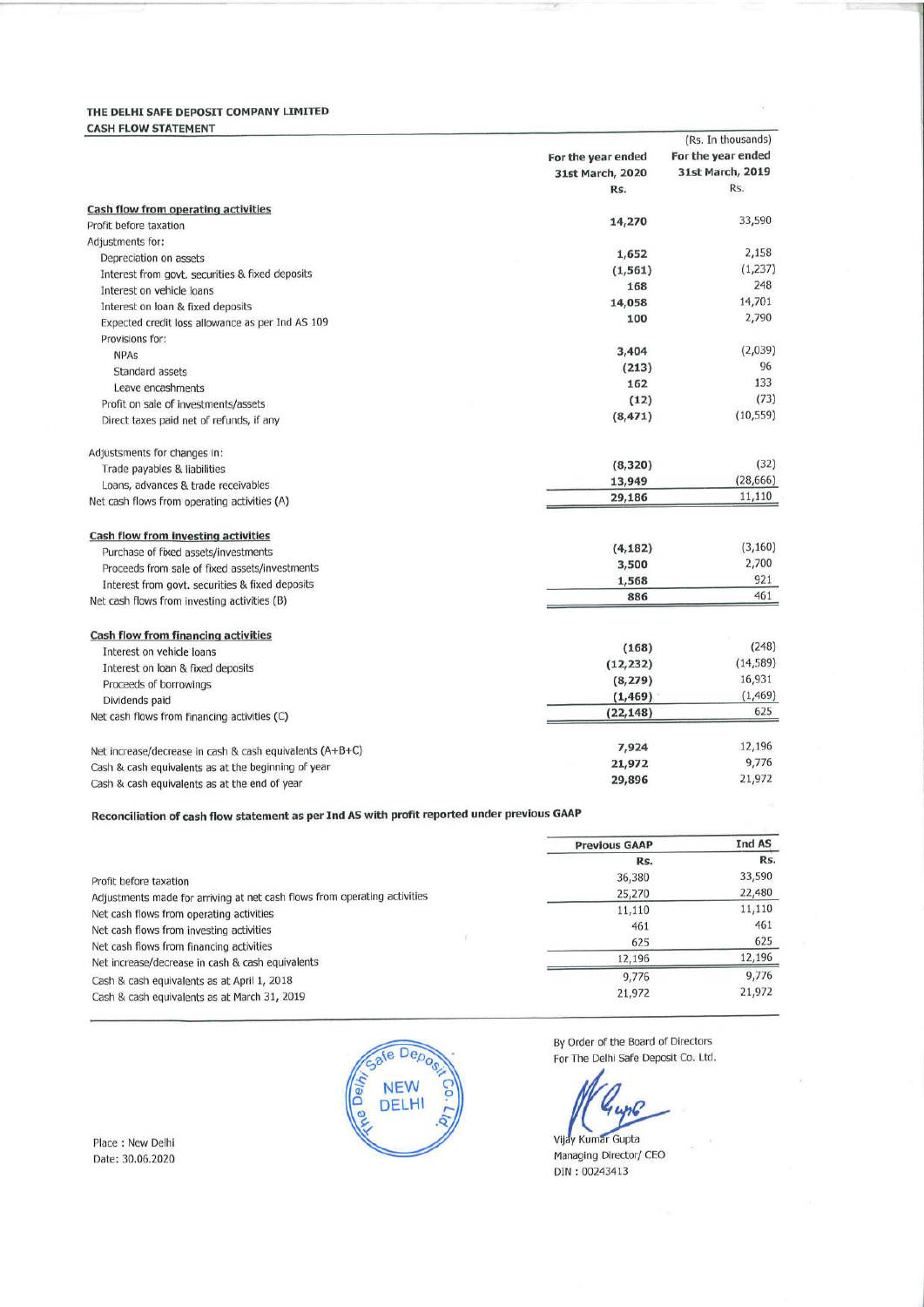The Pioneer Safe Deposit Vault



# The Delhi Safe Deposit Co. Ltd.

CIN NO: L74899DL1937PLC000478 / GSTIN: 07AAACT1828J1ZC 86. Janpath, New Delhi - 110001 (INDIA). Phone: (011) - 43580400, 23320084, 23321902 Fax: (011) - 23324951 Email: delsafe@dsdgroup.co.in / dsdtravels@dsdgroup.co.in Website: www.dsdgroup.co.in

Dt: 30/06/2020

To Metropolitan Stock Exchange of India Limited (MSE) Vibgyor Towers, 4th floor, Plot No C 62, G - Block, Opp. Trident Hotel, Bandra Kurla Complex, Bandra (E), Mumbai - 400 098

Sub: Declaration confirming issuance Of Audit Report with 'Unmodified Opinion' on the Standalone Financial Statements of The Delhi Safe Deposit Company Limited for the Financial Year ended 31st March, 2020.

Ref: The Delhi Safe Deposit Co. Ltd., ISIN No- INE639Y01017

Dear Sir,

Pursuant to the Regulation 33(3)(d) of the SEBI (Listing Obligations and Disclosure Requirements) Regulations, 2015, I, Vijay Kumar Gupta, Managing Director/ CEO of the Company do hereby declare and confirm that the Statutory Auditors of the Company i.e. M/ s. SINGH GURPREET & CO. Chartered Accountants have issued their Audit Reports with Unmodified opinion on the standalone Financial Result of the Company for the financial year ended 31st March 2020.

Kindly take the same on records.

Thanking You, For The Delhi Safe Deposit Co. Ltd.

Vijay Kumar Gupta Managing Director/CEO DIN: 00243413

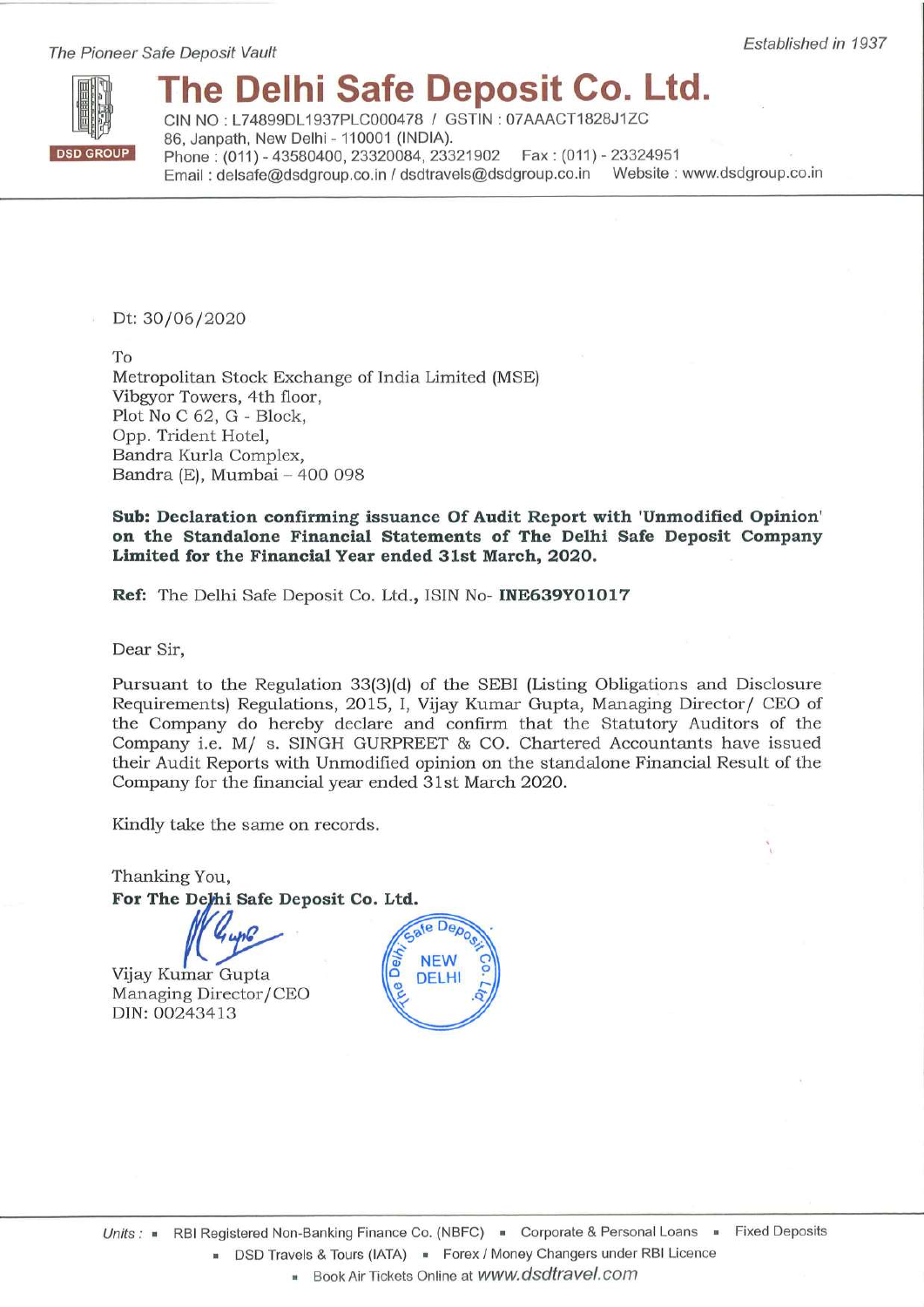

## **ABHISHEK J & CO. COMPANY SECRETARIES**

1923 Maliwara, Chandni Chowk, Delhi - 110006 Handheld: +91 95600 54705 Email: [csabhishek2@gmail.com](mailto:csabhishek2@gmail.com) Unique Code: S2016DE398400

### **SECRETARIAL COMPLIANCE REPORT**

### **OF**

### **THE DELHI SAFE DEPOSIT COMPANY LIMITED**

### **FOR THE FINANCIAL YEAR ENDED MARCH 31, 2020**

- I, CS Abhishek Jain, Practicing Company Secretary have examined:
- (a) all the documents and records made available to us and explanation provided by **The Delhi Safe Deposit Company Limited** ("the listed entity"),
- (b) the filings/ submissions made by the listed entity to the stock exchanges,
- (c) website of the listed entity,
- (d) any other document/ filing, as may be relevant, which has been relied upon to make this certification,

For the Financial Year ended March 31, 2020 ("**Review Period**") in respect of compliance with the provisions of:

- (a) the Securities and Exchange Board of India Act, 1992 ("SEBI Act") and the Regulations, circulars, guidelines issued thereunder; and
- (b) the Securities Contracts (Regulation) Act, 1956 ("SCRA"), rules made thereunder and the Regulations, circulars, guidelines issued thereunder by the Securities and Exchange Board of India ("SEBI");

The specific Regulations, whose provisions and the circulars/ guidelines issued thereunder, have been examined, include:

- (a) Securities and Exchange Board of India (Listing Obligations and Disclosure Requirements) Regulations, 2015;
- (b) Securities and Exchange Board of India (Issue of Capital and Disclosure Requirements) Regulations, 2018;
- (c) Securities and Exchange Board of India (Substantial Acquisition of Shares and Takeovers) Regulations, 2011;
- (d) Securities and Exchange Board of India (Prohibition of Insider Trading) Regulations, 2015;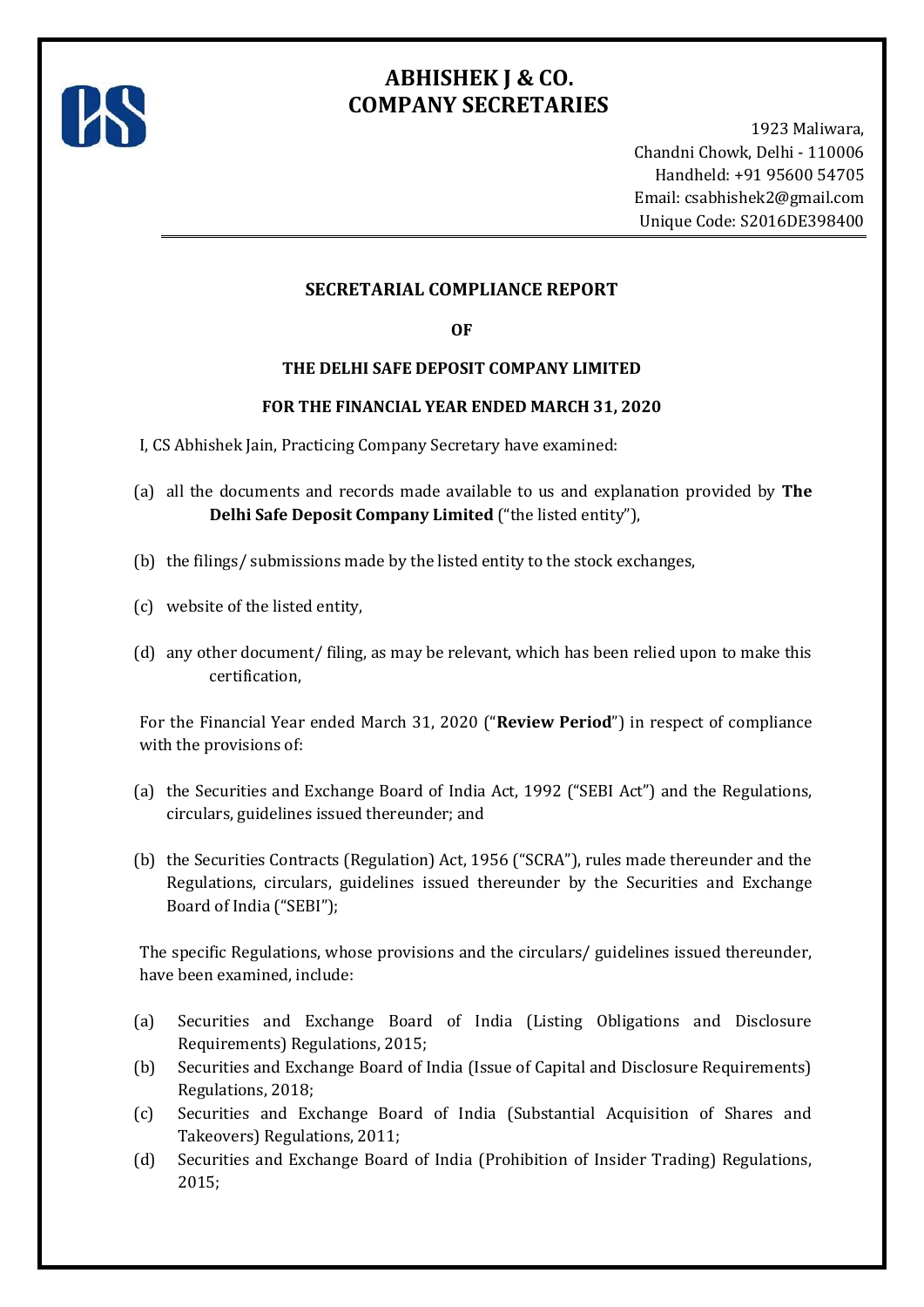

# **ABHISHEK J & CO. COMPANY SECRETARIES**

1923 Maliwara, Chandni Chowk, Delhi - 110006 Handheld: +91 95600 54705 Email: [csabhishek2@gmail.com](mailto:csabhishek2@gmail.com) Unique Code: S2016DE398400

- (e) Securities and Exchange Board of India (Depositories and Participants) Regulations, 2018;
- (f) And circulars / guidelines / amendments issued thereunder.

### **Based on the above examination, I hereby report the following observations during the Review Period:**

- A. The listed entity has complied with the provisions of the above regulations and circulars/ guidelines issued thereunder except as mentioned below;
	- Non Compliance of Regulation 27(2) of SEBI (Listing Obligations and Disclosure Requirements) Regulations, 2015 for the quarter ended December 31, 2019;
	- Non Compliance of Regulation 17(1) of SEBI (Listing Obligations and Disclosure Requirements) Regulations, 2015 for the quarter ended December 31, 2019 and stub period ended February 07, 2020;
- B. The listed entity has maintained proper records under the provisions of the above regulations and circulars / guidelines issued thereunder in so far as it appears from my examination of those records;
- C. There is no action taken against the listed entity / its promoters/ directors/ material subsidiaries either by SEBI or by Stock Exchanges (including under the Standard Operating Procedures issued by SEBI through various circulars) under the aforesaid acts/ regulations and circulars/ guidelines issued thereunder except as mentioned below;
	- Metropolitan Stock Exchange of India Limited (MSEI) has imposed fine for non compliance of Regulation 27(2) and Regulation 17(1) of SEBI (Listing Obligations and Disclosure Requirements) Regulations, 2015 for the quarter ended December 31, 2019.
- D. This being the first report from the date of applicability of the requirement to submit this report, reporting on actions to comply with the observations made in previous report does not arise.